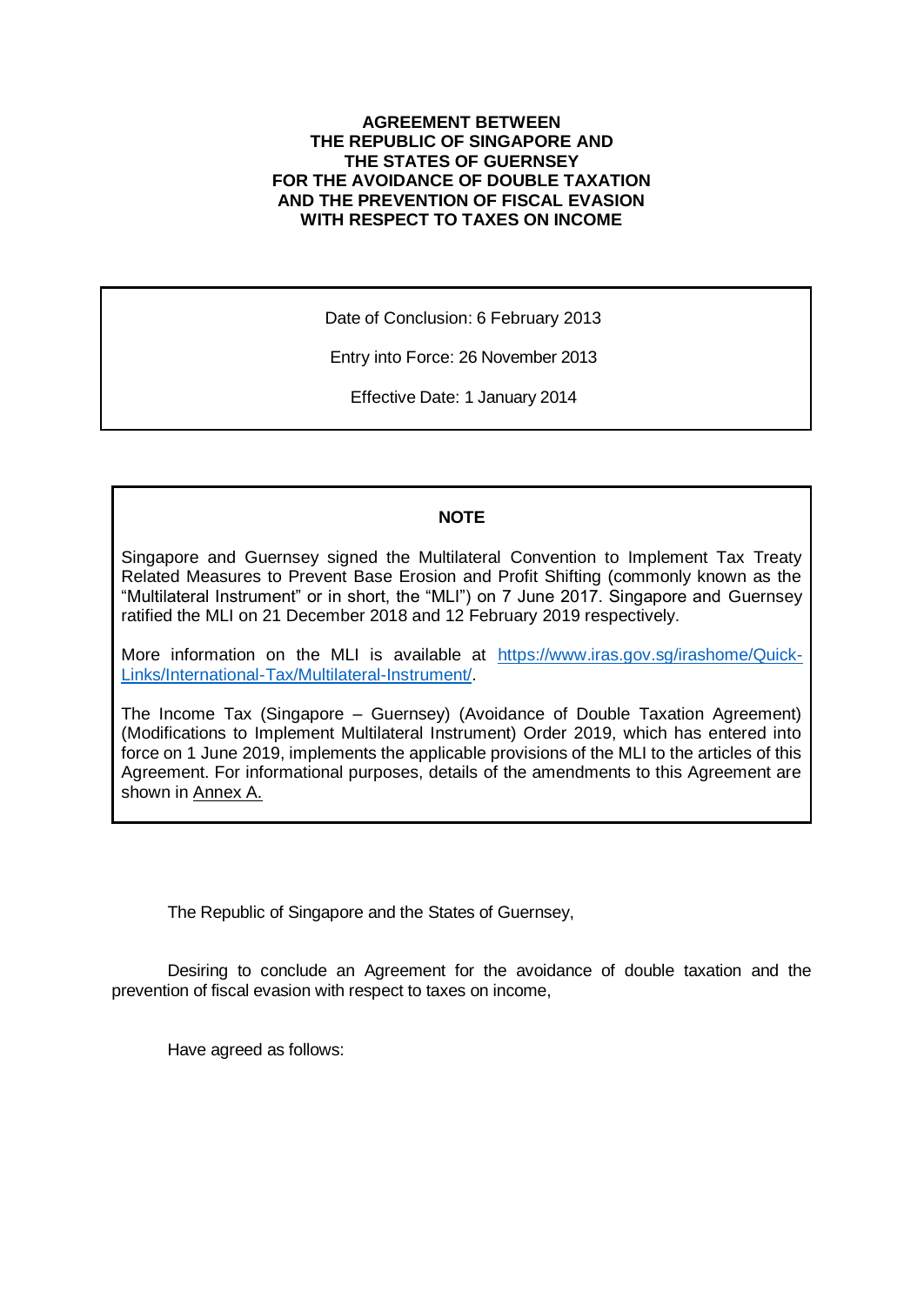# **ARTICLE 1 - PERSONS COVERED**

This Agreement shall apply to persons who are residents of one or both of the Contracting **Parties** 

# **ARTICLE 2 - TAXES COVERED**

1. This Agreement shall apply to taxes on income imposed on behalf of a Contracting Party, irrespective of the manner in which they are levied.

2. There shall be regarded as taxes on income all taxes imposed on total income, or on elements of income, including taxes on gains from the alienation of movable or immovable property.

3. The existing taxes to which the Agreement shall apply are in particular:

- (a) in Guernsey:
	- income tax

(hereinafter referred to as "Guernsey tax");

- (b) in Singapore:
	- the income tax

(hereinafter referred to as "Singapore tax").

4. The Agreement shall apply also to any identical or substantially similar taxes that are imposed after the date of signature of the Agreement in addition to, or in place of, the existing taxes. The competent authorities of the Contracting Parties shall notify each other of any significant changes that have been made in their taxation laws.

## **ARTICLE 3 - GENERAL DEFINITIONS**

1. For the purposes of this Agreement, unless the context otherwise requires:

- (a) the term "Guernsey", means the States of Guernsey and, when used in a geographical sense, means Guernsey, Alderney and Herm, including the territorial sea adjacent to those islands, in accordance with international law;
- (b) the term "Singapore" means the Republic of Singapore and, when used in a geographical sense, includes its land territory, internal waters and territorial sea, as well as any maritime area situated beyond the territorial sea which has been or might in the future be designated under its national law, in accordance with international law, as an area within which Singapore may exercise sovereign rights or jurisdiction with regards to the sea, the sea-bed, the subsoil and the natural resources;
- (c) the term "company" means any body corporate or any entity that is treated as a body corporate for tax purposes;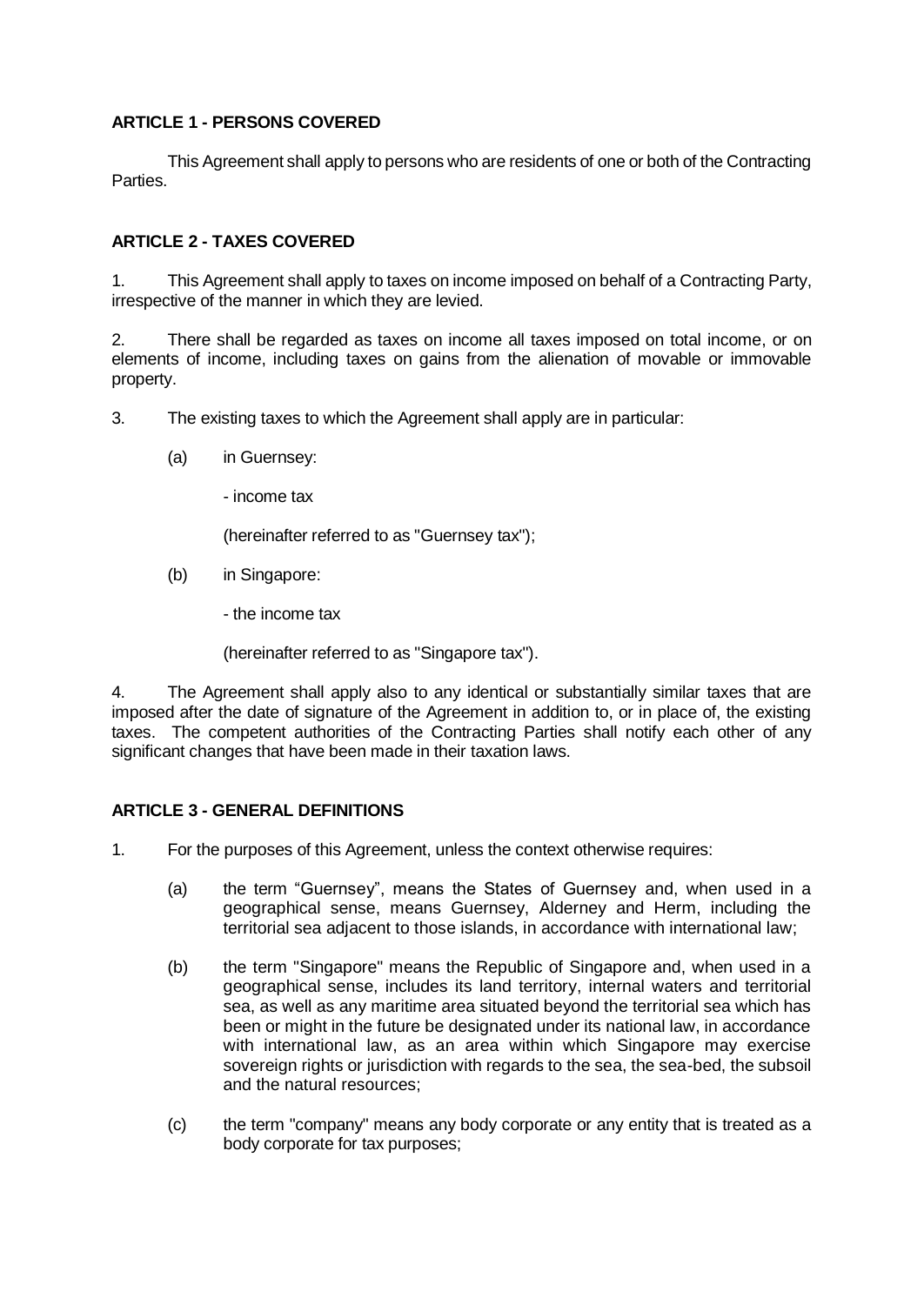- (d) the term "competent authority" means:
	- (i) in Guernsey, the Director of Income Tax or his delegate;
	- (ii) in Singapore, the Minister for Finance or his authorised representative;
- (e) the terms "a Contracting Party" and "the other Contracting Party" mean Guernsey or Singapore, as the context requires;
- (f) the terms "enterprise of a Contracting Party" and "enterprise of the other Contracting Party" mean respectively an enterprise carried on by a resident of a Contracting Party and an enterprise carried on by a resident of the other Contracting Party;
- (g) the term "international traffic" means any transport by a ship or aircraft operated by an enterprise of a Contracting Party, except when the ship or aircraft is operated solely between places in the other Contracting Party;
- (h) the term "national", in relation to a Contracting Party, means:
	- (i) any individual who possesses the nationality or is a citizen of that Contracting Party; and
	- (ii) any legal person, partnership or association deriving its status as such from the laws in force in that Contracting Party;
- (i) the term "person" includes an individual, a company and any other body of persons;
- (j) the term "statutory body" means a body constituted by statute and performing only non-commercial functions which would otherwise be performed by the Government of a Contracting Party.

2. For the purposes of Articles 10, 11 and 12, a trustee liable to tax in a Contracting Party in respect of dividends, interest or royalties shall be deemed to be the beneficial owner of that interest or those dividends or royalties.

3. As regards the application of the Agreement at any time by a Contracting Party, any term not defined therein shall, unless the context otherwise requires, have the meaning that it has at that time under the law of that Party for the purposes of the taxes to which the Agreement applies, any meaning under the applicable tax laws of that Party prevailing over a meaning given to the term under other laws of that Party.

## **ARTICLE 4 - RESIDENT**

1. For the purposes of this Agreement, the term "resident of a Contracting Party" means any person who, under the laws of that Party, is liable to tax therein by reason of his domicile, residence, place of management, place of incorporation or any other criterion of a similar nature, and also includes that Party and any statutory body thereof.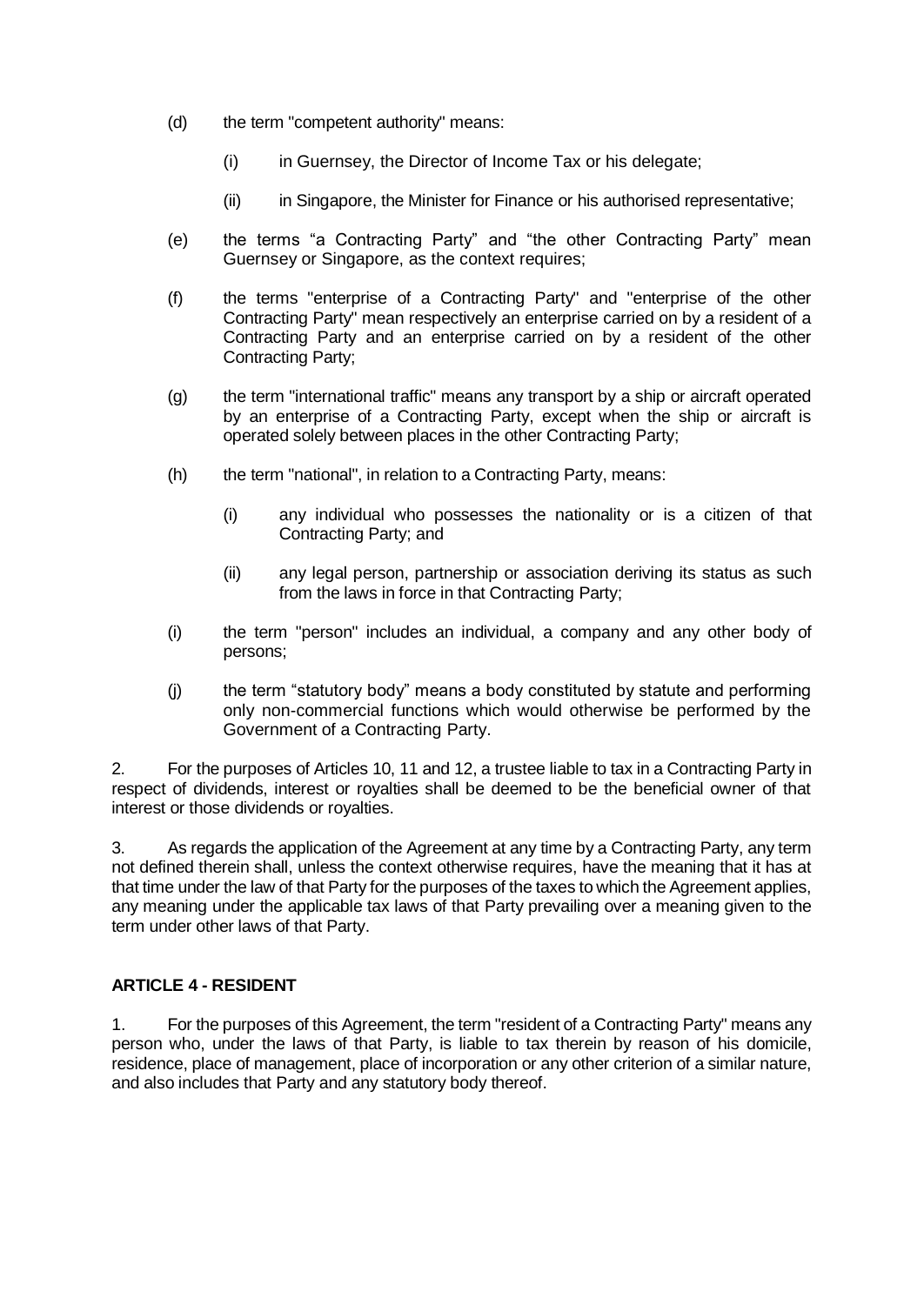2. Where by reason of the provisions of paragraph 1 an individual is a resident of both Contracting Parties, then his status shall be determined as follows:

- (a) he shall be deemed to be a resident only of the Party in which he has a permanent home available to him; if he has a permanent home available to him in both Parties, he shall be deemed to be a resident only of the Party with which his personal and economic relations are closer (centre of vital interests);
- (b) if the Party in which he has his centre of vital interests cannot be determined, or if he has not a permanent home available to him in either Party, he shall be deemed to be a resident only of the Party in which he has an habitual abode;
- (c) if he has an habitual abode in both Parties or in neither of them, he shall be deemed to be a resident only of the Party of which he is a national;
- (d) in any other case, the competent authorities of the Contracting Parties shall settle the question by mutual agreement.

3. Where by reason of the provisions of paragraph 1 a person other than an individual is a resident of both Contracting Parties, then it shall be deemed to be a resident only of the Party in which its place of effective management is situated.

# **ARTICLE 5 - PERMANENT ESTABLISHMENT**

1. For the purposes of this Agreement, the term "permanent establishment" means a fixed place of business through which the business of an enterprise is wholly or partly carried on.

- 2. The term "permanent establishment" includes especially:
	- (a) a place of management;
	- (b) a branch;
	- (c) an office;
	- (d) a factory;
	- (e) a workshop; and
	- (f) a mine, an oil or gas well, a quarry or any other place of extraction of natural resources.
- 3. The term "permanent establishment" also encompasses:
	- (a) a building site, a construction, assembly or installation project or supervisory activities in connection therewith, but only if such site, project or activities lasts more than 12 months;
	- (b) the furnishing of services, including consultancy services, by an enterprise of a Contracting Party through employees or other personnel engaged by the enterprise for such purpose, but only if activities of that nature continue (for the same or a connected project) within the other Contracting Party for a period or periods aggregating more than 365 days in any 15-month period.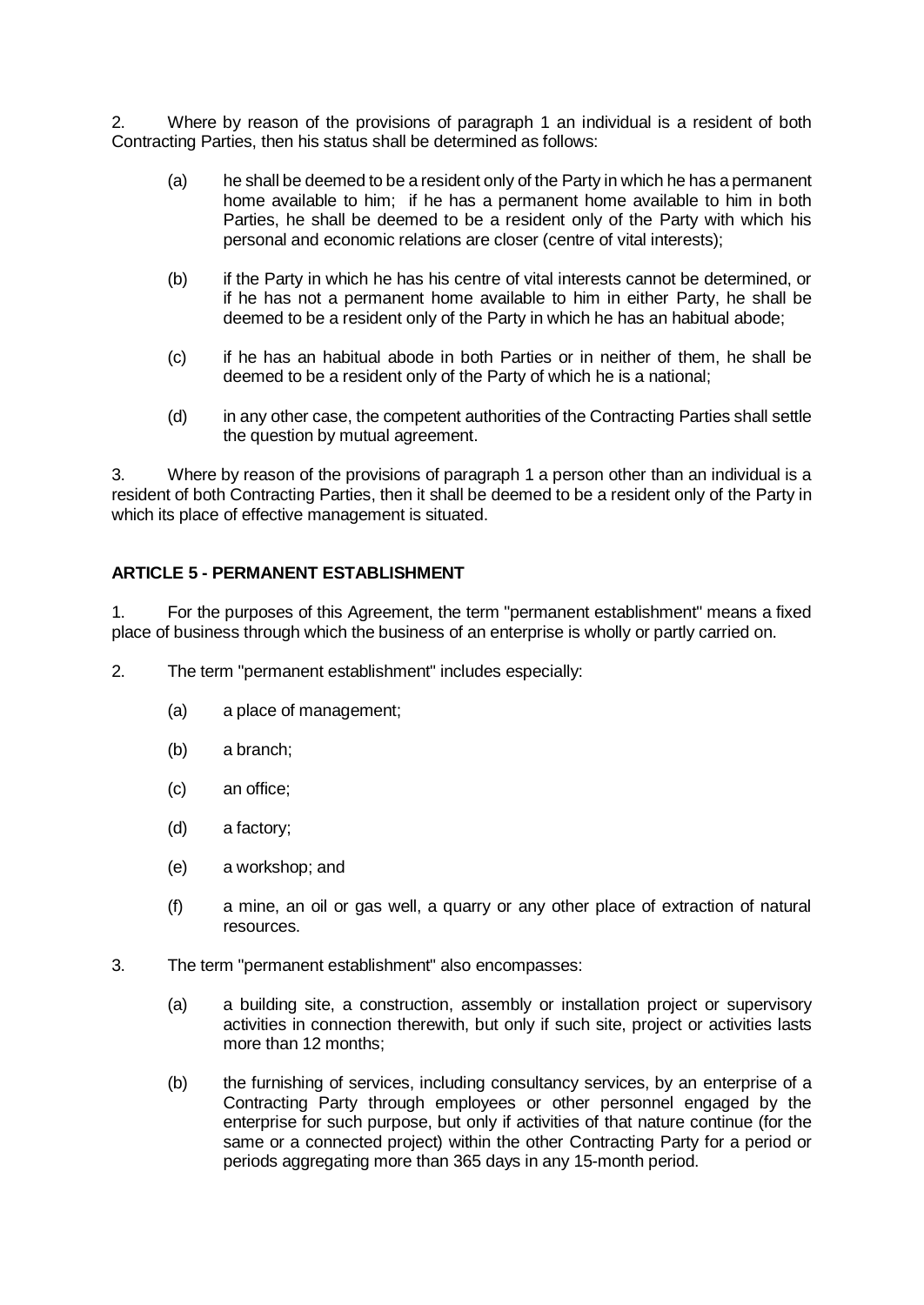4. Notwithstanding the preceding provisions of this Article, the term "permanent establishment" shall be deemed not to include:

- (a) the use of facilities solely for the purpose of storage, display or delivery of goods or merchandise belonging to the enterprise;
- (b) the maintenance of a stock of goods or merchandise belonging to the enterprise solely for the purpose of storage, display or delivery;
- (c) the maintenance of a stock of goods or merchandise belonging to the enterprise solely for the purpose of processing by another enterprise;
- (d) the maintenance of a fixed place of business solely for the purpose of purchasing goods or merchandise, or of collecting information, for the enterprise;
- (e) the maintenance of a fixed place of business solely for the purpose of carrying on, for the enterprise, any other activity of a preparatory or auxiliary character;
- (f) the maintenance of a fixed place of business solely for any combination of activities mentioned in sub-paragraphs (a) to (e), provided that the overall activity of the fixed place of business resulting from this combination is of a preparatory or auxiliary character.

5. Notwithstanding the provisions of paragraphs 1 and 2, where a person - other than an agent of an independent status to whom paragraph 6 applies - is acting on behalf of an enterprise and has, and habitually exercises, in a Contracting Party an authority to conclude contracts in the name of the enterprise, that enterprise shall be deemed to have a permanent establishment in that Party in respect of any activities which that person undertakes for the enterprise, unless the activities of such person are limited to those mentioned in paragraph 4 which, if exercised through a fixed place of business, would not make this fixed place of business a permanent establishment under the provisions of that paragraph.

6. An enterprise shall not be deemed to have a permanent establishment in a Contracting Party merely because it carries on business in that Party through a broker, general commission agent or any other agent of an independent status, provided that such persons are acting in the ordinary course of their business.

7. The fact that a company which is a resident of a Contracting Party controls or is controlled by a company which is a resident of the other Contracting Party, or which carries on business in that other Party (whether through a permanent establishment or otherwise), shall not of itself constitute either company a permanent establishment of the other.

# **ARTICLE 6 - INCOME FROM IMMOVABLE PROPERTY**

1. Income derived by a resident of a Contracting Party from immovable property (including income from agriculture or forestry) situated in the other Contracting Party may be taxed in that other Party.

2. The term "immovable property" shall have the meaning which it has under the law of the Contracting Party in which the property in question is situated. The term shall in any case include property accessory to immovable property, livestock and equipment used in agriculture and forestry, rights to which the provisions of general law respecting landed property apply, usufruct of immovable property and rights to variable or fixed payments as consideration for the working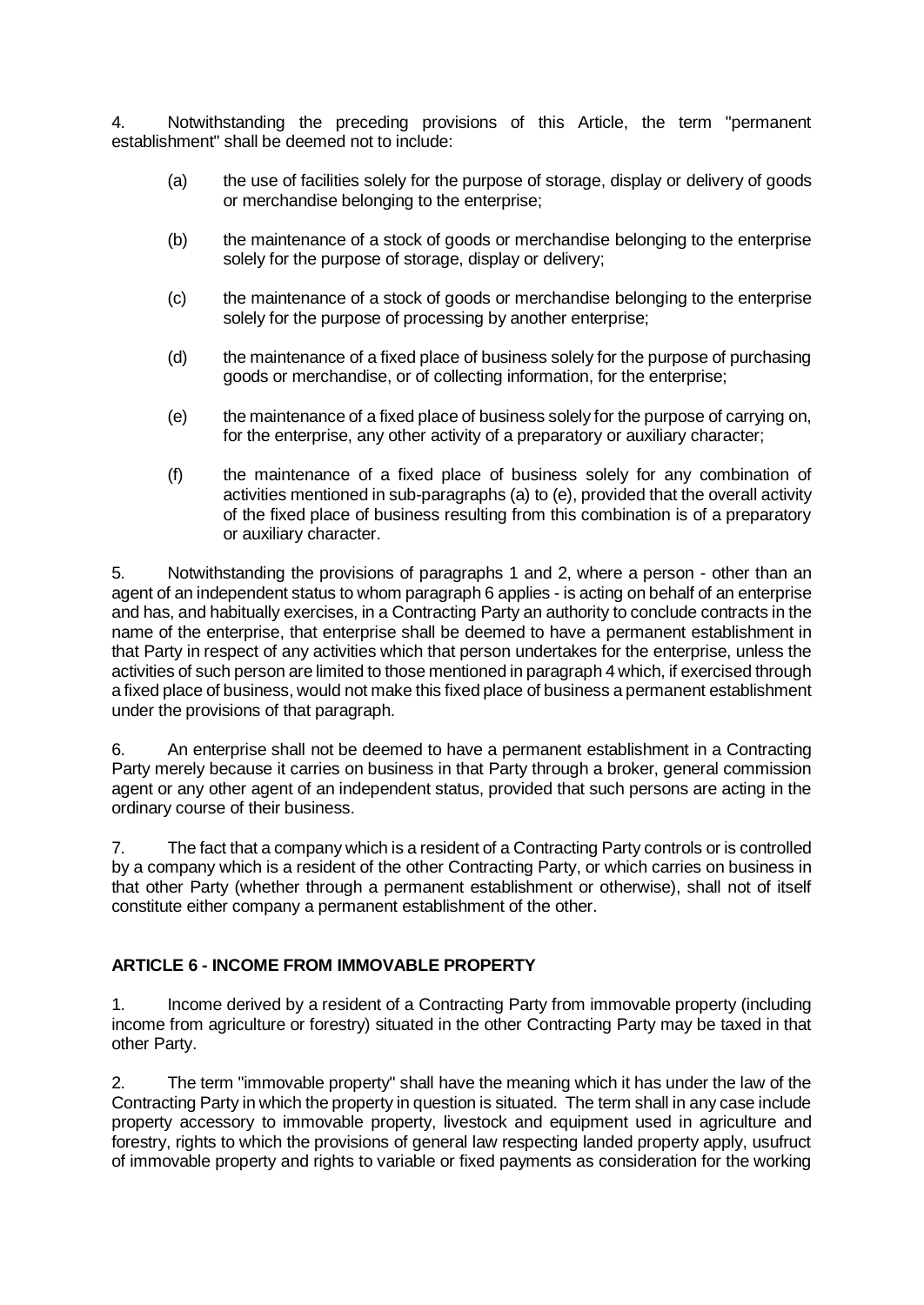of, or the right to work, mineral deposits, sources and other natural resources; ships, boats and aircraft shall not be regarded as immovable property.

3. The provisions of paragraph 1 shall apply to income derived from the direct use, letting, or use in any other form of immovable property.

4. The provisions of paragraphs 1 and 3 shall also apply to the income from immovable property of an enterprise and to income from immovable property used for the performance of independent personal services.

# **ARTICLE 7 - BUSINESS PROFITS**

1. The profits of an enterprise of a Contracting Party shall be taxable only in that Party unless the enterprise carries on business in the other Contracting Party through a permanent establishment situated therein. If the enterprise carries on business as aforesaid, the profits of the enterprise may be taxed in the other Party but only so much of them as is attributable to that permanent establishment.

2. Subject to the provisions of paragraph 3, where an enterprise of a Contracting Party carries on business in the other Contracting Party through a permanent establishment situated therein, there shall in each Contracting Party be attributed to that permanent establishment the profits which it might be expected to make if it were a distinct and separate enterprise engaged in the same or similar activities under the same or similar conditions and dealing wholly independently with the enterprise of which it is a permanent establishment.

3. In determining the profits of a permanent establishment, there shall be allowed as deductions all expenses, including executive and general administrative expenses, which would be deductible if the permanent establishment were an independent enterprise, insofar as they are reasonably allocable to the permanent establishment, whether incurred in the Contracting Party in which the permanent establishment is situated or elsewhere.

4. No profits shall be attributed to a permanent establishment by reason of the mere purchase by that permanent establishment of goods or merchandise for the enterprise.

5. For the purposes of the preceding paragraphs, the profits to be attributed to the permanent establishment shall be determined by the same method year by year unless there is good and sufficient reason to the contrary.

6. Where profits include items of income which are dealt with separately in other Articles of this Agreement, then the provisions of those Articles shall not be affected by the provisions of this Article.

## **ARTICLE 8 - SHIPPING AND AIR TRANSPORT**

1. Profits derived by an enterprise of a Contracting Party from the operation of ships or aircraft in international traffic shall be taxable only in that Party.

2. The provisions of paragraph 1 shall also apply to profits from the participation in a pool, a joint business or an international operating agency.

3. Interest on funds connected with the operations of ships or aircraft in international traffic shall be regarded as profits derived from the operation of such ships or aircraft, and the provisions of Article 11 shall not apply in relation to such interest.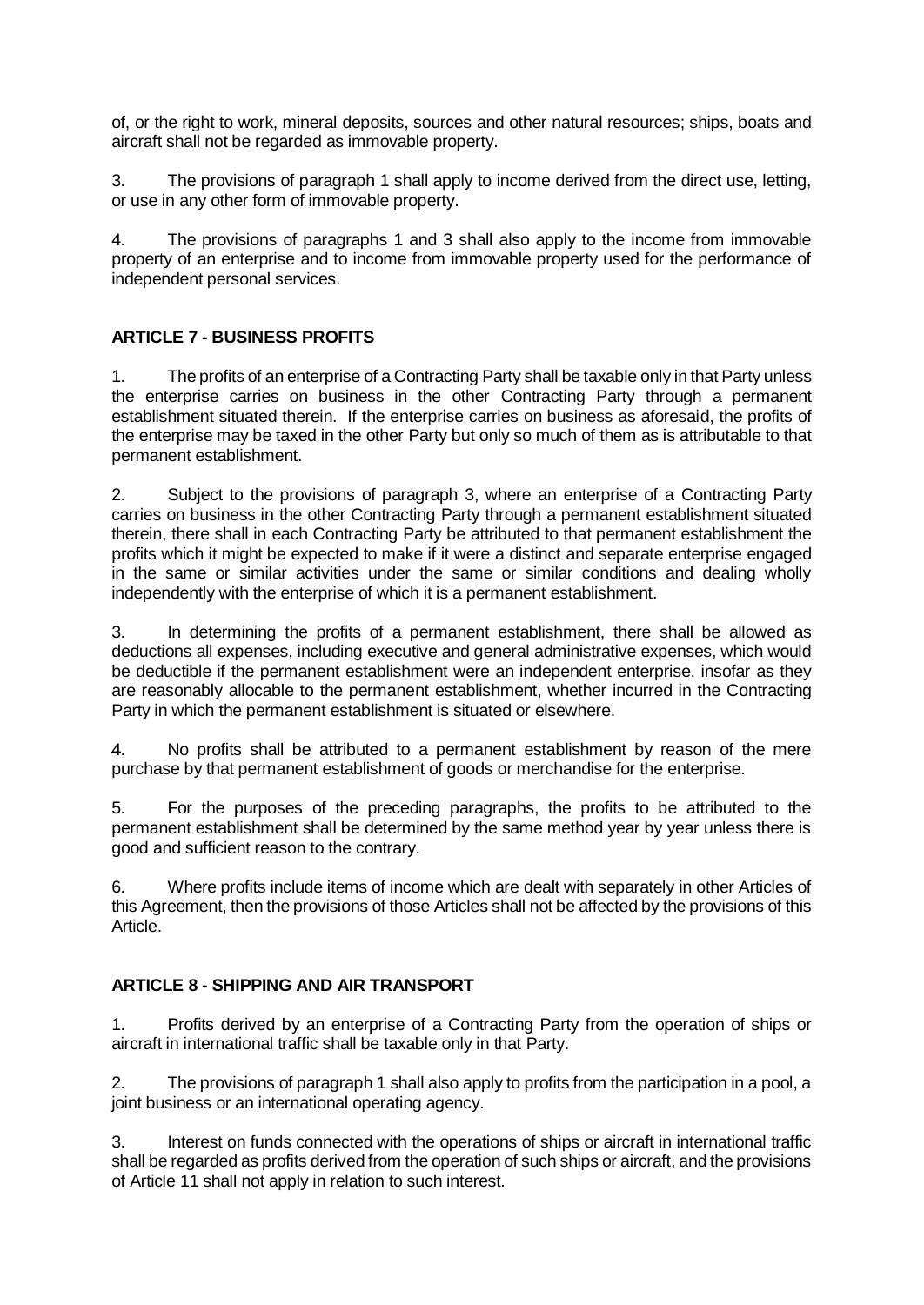4. For the purposes of this Article, profits derived from the operation of ships or aircraft in international traffic of ships and aircraft shall include:

- (a) profits from the rental on a bareboat basis of ships or aircraft; and
- (b) profits from the use, maintenance or rental of containers (including trailers and related equipment for the transport of containers), used for the transport of goods or merchandise,

where such rental or such use, maintenance or rental, as the case may be, is incidental to the operation of ships or aircraft in international traffic.

# **ARTICLE 9 - ASSOCIATED ENTERPRISES**

- 1. Where
	- (a) an enterprise of a Contracting Party participates directly or indirectly in the management, control or capital of an enterprise of the other Contracting Party; or
	- (b) the same persons participate directly or indirectly in the management, control or capital of an enterprise of a Contracting Party and an enterprise of the other Contracting Party,

and in either case conditions are made or imposed between the two enterprises in their commercial or financial relations which differ from those which would be made between independent enterprises, then any profits which would, but for those conditions, have accrued to one of the enterprises, but, by reason of those conditions, have not so accrued, may be included in the profits of that enterprise and taxed accordingly.

2. Where a Contracting Party includes, in accordance with the provisions of paragraph 1, in the profits of an enterprise of that Party - and taxes accordingly - profits on which an enterprise of the other Contracting Party has been charged to tax in that other Party and where the competent authorities of the Contracting Parties agree, upon consultation, that all or part of the profits so included are profits which would have accrued to the enterprise of the first-mentioned Party if the conditions made between the two enterprises had been those which would have been made between independent enterprises, then that other Party shall make an appropriate adjustment to the amount of the tax charged therein on those agreed profits. In determining such adjustment, due regard shall be had to the other provisions of this Agreement.

# **ARTICLE 10 - DIVIDENDS**

1. Dividends paid by a company which is a resident of a Contracting Party to a resident of the other Contracting Party shall be taxable only in that other Party. This paragraph shall not affect the taxation of the company in respect of the profits out of which the dividends are paid.

2. The term "dividends" as used in this Article means income from shares, "jouissance" shares or "jouissance" rights, mining shares, founders' shares or other rights, not being debtclaims, participating in profits, as well as income from other corporate rights which is subjected to the same taxation treatment as income from shares by the laws of the Party of which the company making the distribution is a resident.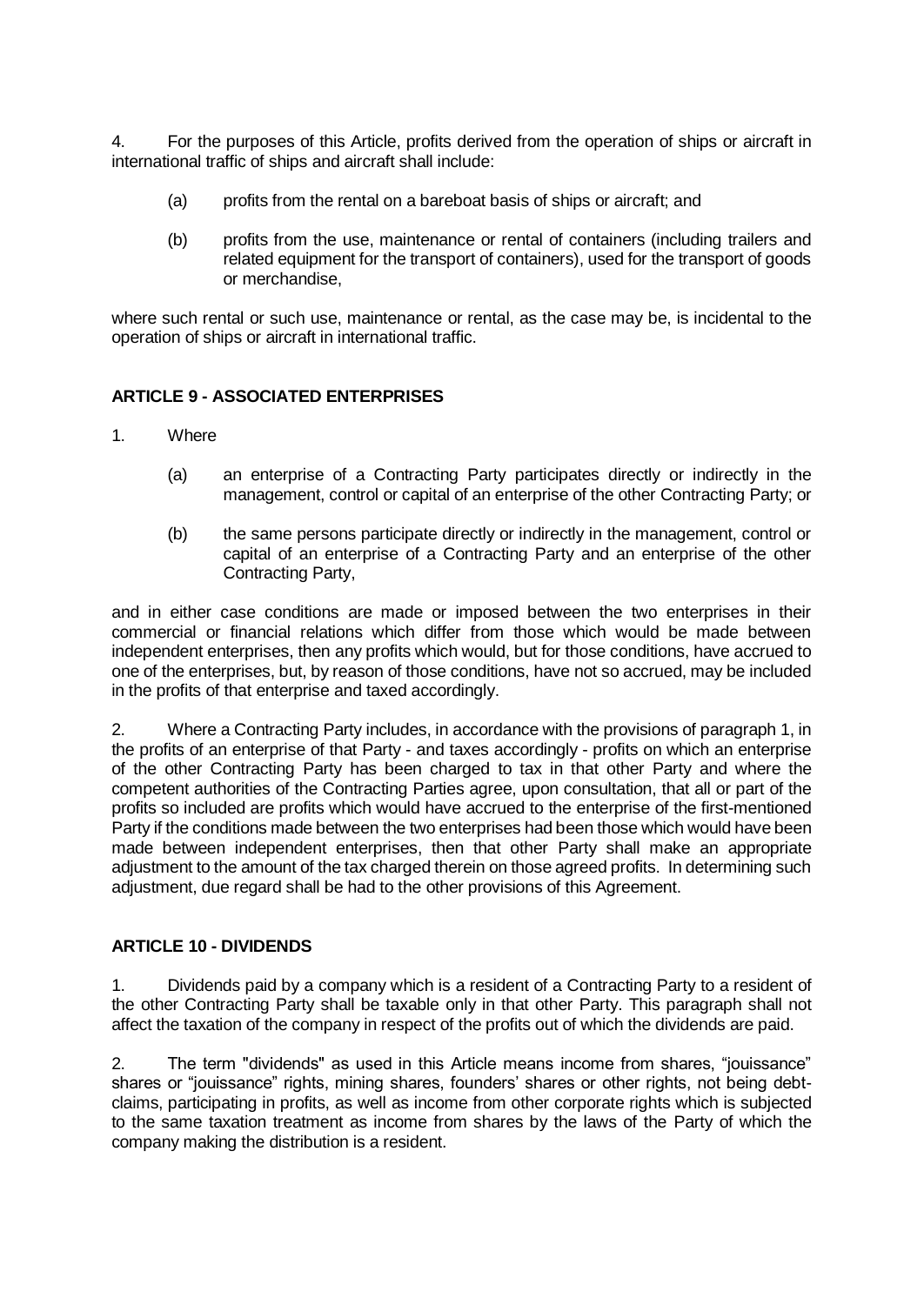3. The provisions of paragraph 1 shall not apply if the beneficial owner of the dividends, being a resident of a Contracting Party, carries on business in the other Contracting Party of which the company paying the dividends is a resident, through a permanent establishment situated therein, or performs in that other Party independent personal services from a fixed base situated therein, and the holding in respect of which the dividends are paid is effectively connected with such permanent establishment or fixed base. In such case the provisions of Article 7 or Article 14, as the case may be, shall apply.

4. Where a company which is a resident of a Contracting Party derives profits or income from the other Contracting Party, that other Party may not impose any tax on the dividends paid by the company, except insofar as such dividends are paid to a resident of that other Party or insofar as the holding in respect of which the dividends are paid is effectively connected with a permanent establishment or a fixed base situated in that other Party, nor subject the company's undistributed profits to a tax on the company's undistributed profits, even if the dividends paid or the undistributed profits consist wholly or partly of profits or income arising in such other Party.

# **ARTICLE 11 - INTEREST**

1. Interest arising in a Contracting Party and paid to a resident of the other Contracting Party may be taxed in that other Party.

2. However, such interest may also be taxed in the Contracting Party in which it arises and according to the laws of that Party, but if the beneficial owner of the interest is a resident of the other Contracting Party, the tax so charged shall not exceed 12 per cent of the gross amount of the interest.

3. Notwithstanding the provisions of paragraph 2, interest arising in a Contracting Party and paid to the Government of the other Contracting Party shall be exempt from tax in the firstmentioned Party.

- 4. For the purpose of paragraph 3, the term "Government":
	- (a) in the case of Guernsey, means the Government of Guernsey and shall include:
		- (i) a statutory body; and
		- (ii) any institution wholly or mainly owned by the States of Guernsey as may be agreed from time to time between the competent authorities of the Contracting Parties.
	- (b) in the case of Singapore, means the Government of Singapore and shall include:
		- (i) the Monetary Authority of Singapore;
		- (ii) the Government of Singapore Investment Corporation Pte Ltd;
		- (iii) a statutory body; and
		- (iv) any institution wholly or mainly owned by the Government of Singapore as may be agreed from time to time between the competent authorities of the Contracting Parties.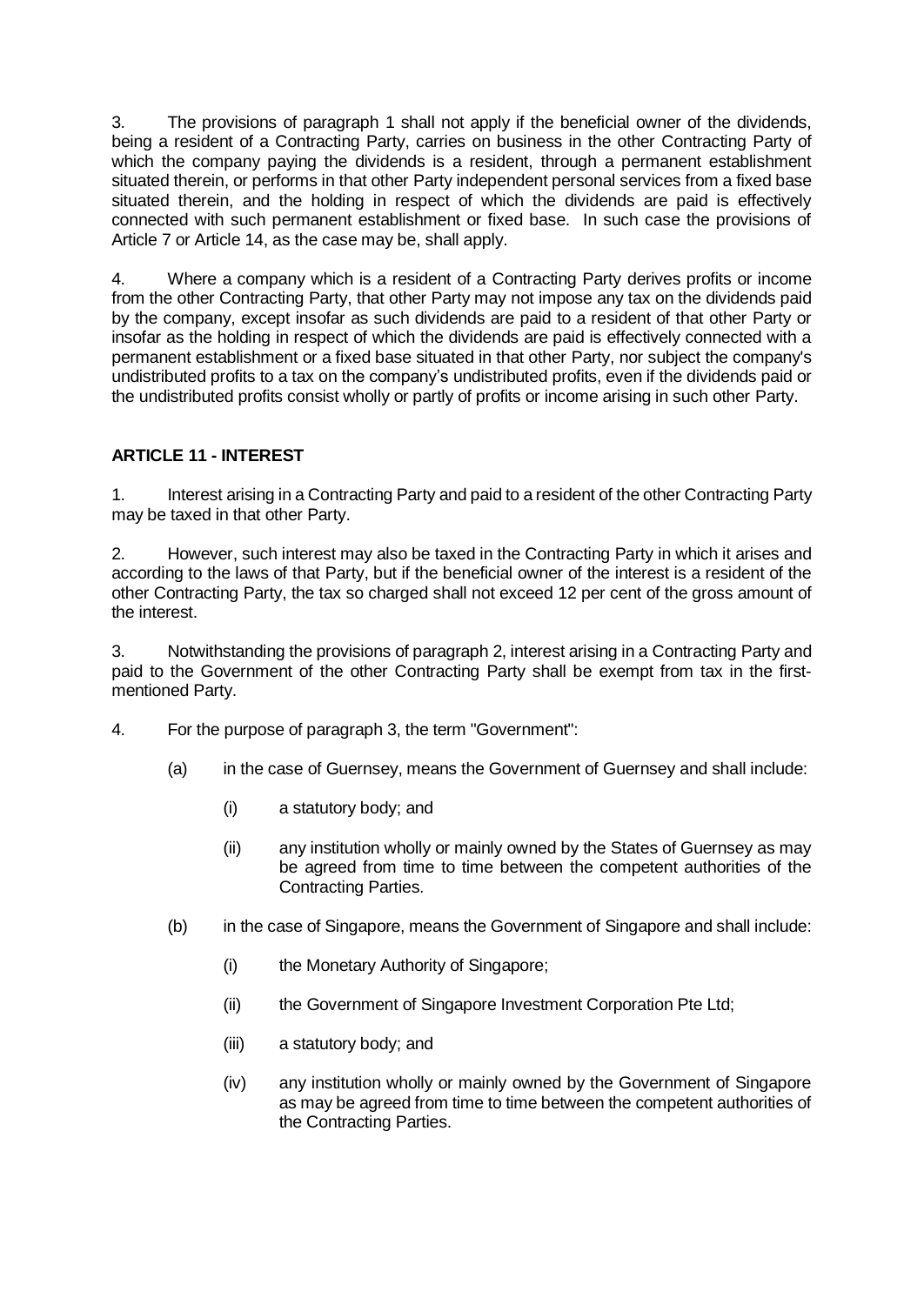5. The term "interest" as used in this Article means income from debt-claims of every kind, whether or not secured by mortgage and whether or not carrying a right to participate in the debtor's profits, and in particular, income from government securities and income from bonds or debentures, including premiums and prizes attaching to such securities, bonds or debentures. Penalty charges for late payment shall not be regarded as interest for the purpose of this Article.

6. The provisions of paragraphs 1 and 2 shall not apply if the beneficial owner of the interest, being a resident of a Contracting Party, carries on business in the other Contracting Party in which the interest arises, through a permanent establishment situated therein, or performs in that other Party independent personal services from a fixed base situated therein, and the debt-claim in respect of which the interest is paid is effectively connected with such permanent establishment or fixed base. In such case the provisions of Article 7 or Article 14, as the case may be, shall apply.

7. Interest shall be deemed to arise in a Contracting Party when the payer is a resident of that Party. Where, however, the person paying the interest, whether he is a resident of a Contracting Party or not, has in a Contracting Party a permanent establishment or a fixed base in connection with which the indebtedness on which the interest is paid was incurred, and such interest is borne by such permanent establishment or fixed base, then such interest shall be deemed to arise in the Party in which the permanent establishment or fixed base is situated.

8. Where, by reason of a special relationship between the payer and the beneficial owner or between both of them and some other person, the amount of the interest, having regard to the debt-claim for which it is paid, exceeds the amount which would have been agreed upon by the payer and the beneficial owner in the absence of such relationship, the provisions of this Article shall apply only to the last-mentioned amount. In such case, the excess part of the payments shall remain taxable according to the laws of each Contracting Party, due regard being had to the other provisions of this Agreement.

# **ARTICLE 12 - ROYALTIES**

1. Royalties arising in a Contracting Party and paid to a resident of the other Contracting Party may be taxed in that other Party.

2. However, such royalties may also be taxed in the Contracting Party in which they arise and according to the laws of that Party, but if the beneficial owner of the royalties is a resident of the other Contracting Party, the tax so charged shall not exceed 8 per cent of the gross amount of the royalties.

3. The term "royalties" as used in this Article means payments of any kind received as a consideration for the use of, or the right to use, any copyright of literary, artistic or scientific work including cinematograph films, or films or tapes used for radio or television broadcasting, any computer software, patent, trade mark, design or model, plan, secret formula or process, or for information concerning industrial, commercial or scientific experience.

4. The provisions of paragraphs 1 and 2 shall not apply if the beneficial owner of the royalties, being a resident of a Contracting Party, carries on business in the other Contracting Party in which the royalties arise, through a permanent establishment situated therein, or performs in that other Party independent personal services from a fixed base situated therein, and the right or property in respect of which the royalties are paid is effectively connected with such permanent establishment or fixed base. In such case, the provisions of Article 7 or Article 14, as the case may be, shall apply.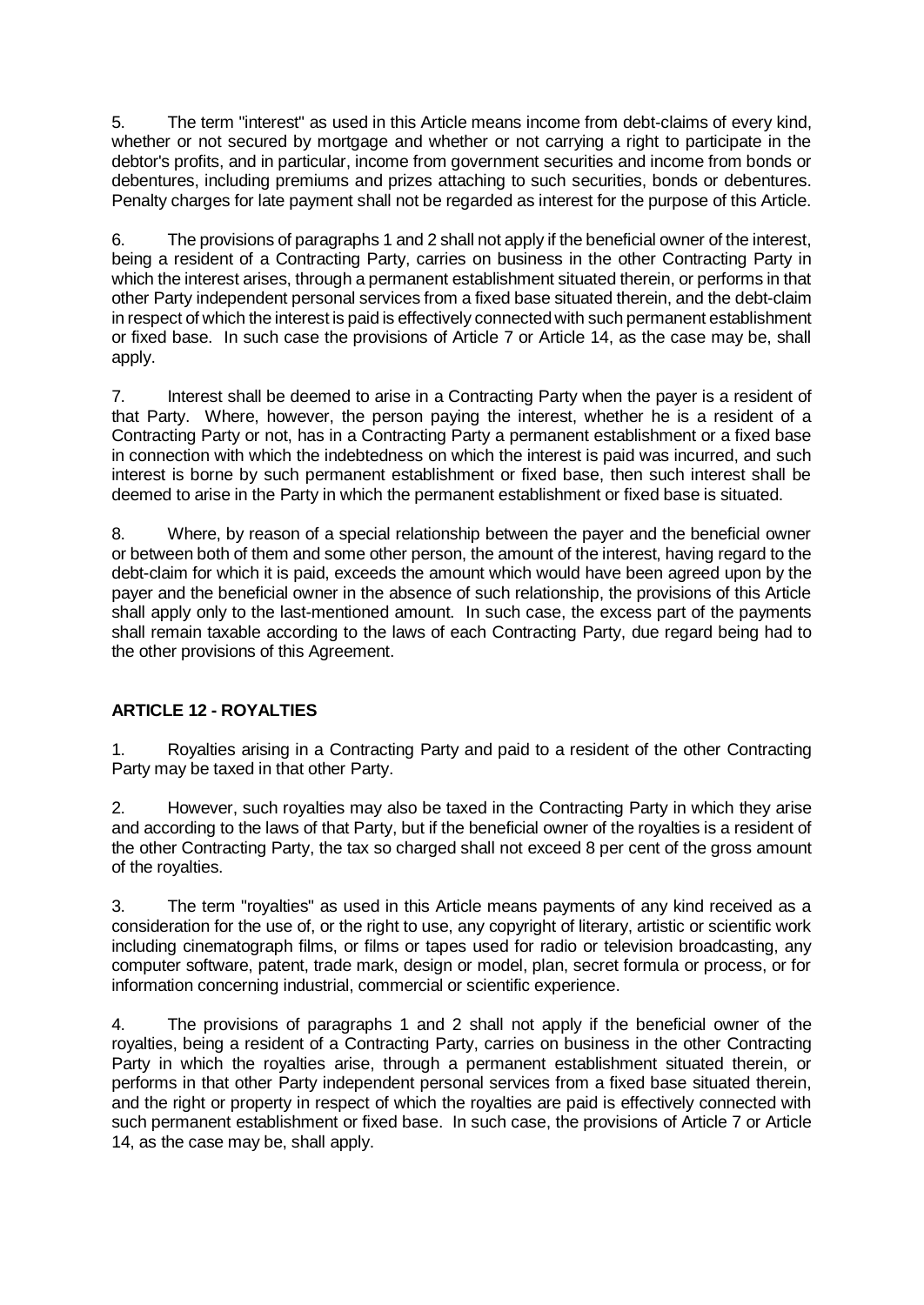5. Royalties shall be deemed to arise in a Contracting Party when the payer is a resident of that Party. Where, however, the person paying the royalties, whether he is a resident of a Contracting Party or not, has in a Contracting Party a permanent establishment or a fixed base in connection with which the liability to pay the royalties was incurred, and such royalties are borne by such permanent establishment or fixed base, then such royalties shall be deemed to arise in the Party in which the permanent establishment or fixed base is situated.

6. Where, by reason of a special relationship between the payer and the beneficial owner or between both of them and some other person, the amount of the royalties, having regard to the use, right or information for which they are paid, exceeds the amount which would have been agreed upon by the payer and the beneficial owner in the absence of such relationship, the provisions of this Article shall apply only to the last-mentioned amount. In such case, the excess part of the payments shall remain taxable according to the laws of each Contracting Party, due regard being had to the other provisions of this Agreement.

# **ARTICLE 13 - CAPITAL GAINS**

1. Gains derived by a resident of a Contracting Party from the alienation of immovable property referred to in Article 6 and situated in the other Contracting Party may be taxed in that other Party.

2. Gains from the alienation of movable property forming part of the business property of a permanent establishment which an enterprise of a Contracting Party has in the other Contracting Party or of movable property pertaining to a fixed base available to a resident of a Contracting Party in the other Contracting Party for the purpose of performing independent personal services, including such gains from the alienation of such a permanent establishment (alone or with the whole enterprise) or of such fixed base, may be taxed in that other Party.

3. Gains derived by an enterprise of a Contracting Party from the alienation of ships or aircraft operated in international traffic, or movable property pertaining to the operation of such ships or aircraft, shall be taxable only in that Party.

4. Gains from the alienation of any property, other than that referred to in the preceding paragraphs of this Article shall be taxable only in the Contracting Party of which the alienator is a resident.

# **ARTICLE 14 - INDEPENDENT PERSONAL SERVICES**

1. Income derived by an individual who is a resident of a Contracting Party in respect of professional services or other activities of an independent character shall be taxable only in that Party except in the following circumstances, when such income may also be taxed in the other Contracting Party:

- (a) if he has a fixed base regularly available to him in the other Contracting Party for the purpose of performing his activities; in that case, only so much of the income as is attributable to that fixed base may be taxed in that other Contracting Party; or
- (b) if his stay in the other Contracting Party is for a period or periods exceeding in the aggregate 365 days in any 15-month period; in that case, only so much of the income as is derived from his activities performed in that other Party may be taxed in that other Party.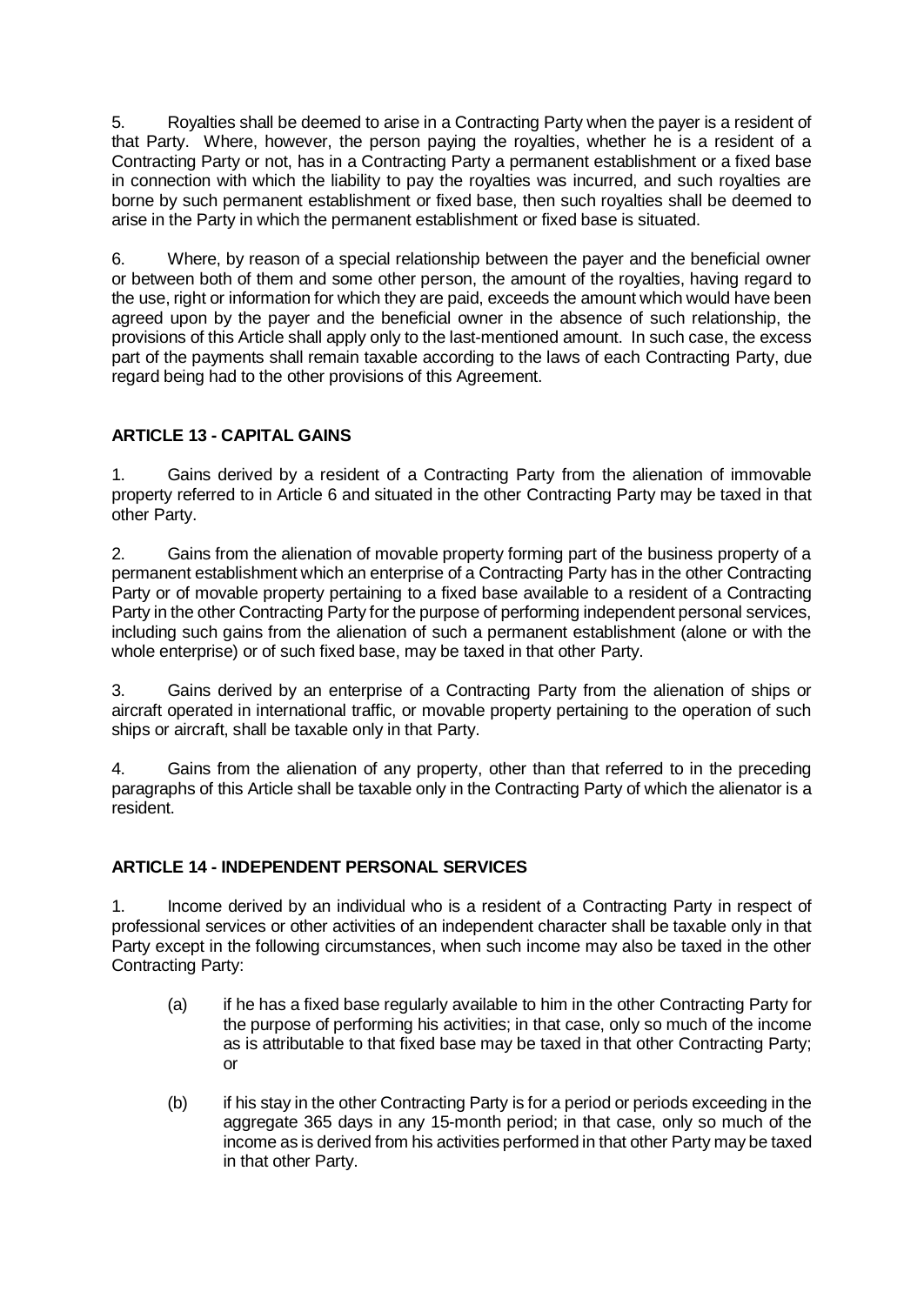2. The term "professional services" includes especially independent scientific, literary, artistic, educational or teaching activities as well as the independent activities of physicians, lawyers, engineers, architects, dentists and accountants.

# **ARTICLE 15 - DEPENDENT PERSONAL SERVICES**

1. Subject to the provisions of Articles 16, 18 and 19, salaries, wages and other similar remuneration derived by a resident of a Contracting Party in respect of an employment shall be taxable only in that Party unless the employment is exercised in the other Contracting Party. If the employment is so exercised, such remuneration as is derived therefrom may be taxed in that other Party.

2. Notwithstanding the provisions of paragraph 1, remuneration derived by a resident of a Contracting Party in respect of an employment exercised in the other Contracting Party shall be taxable only in the first-mentioned Party if:

- (a) the recipient is present in the other Party for a period or periods not exceeding in the aggregate 183 days in any twelve month period commencing or ending in the fiscal year concerned; and
- (b) the remuneration is paid by, or on behalf of, an employer who is not a resident of the other Party; and
- (c) the remuneration is not borne by a permanent establishment or a fixed base which the employer has in the other Party.

3. Notwithstanding the preceding provisions of this Article, remuneration derived in respect of an employment exercised aboard a ship or aircraft operated in international traffic by an enterprise of a Contracting Party shall be taxable only in that Party. However, if the remuneration is derived by a resident of the other Contracting Party, it may also be taxed in that other Party.

## **ARTICLE 16 - DIRECTORS' FEES**

Directors' fees and other similar payments derived by a resident of a Contracting Party in his capacity as a member of the board of directors of a company which is a resident of the other Contracting Party may be taxed in that other Party.

# **ARTICLE 17 - ARTISTES AND SPORTSMEN**

1. Notwithstanding the provisions of Articles 14 and 15, income derived by a resident of a Contracting Party as an entertainer, such as a theatre, motion picture, radio or television artiste, or a musician, or as a sportsman, from his personal activities as such exercised in the other Contracting Party, may be taxed in that other Party.

2. Where income in respect of or in connection with personal activities exercised by an entertainer or a sportsman accrues not to the entertainer or sportsman himself but to another person, that income may, notwithstanding the provisions of Articles 7, 14 and 15, be taxed in the Contracting Party in which the activities of the entertainer or sportsman are exercised.

3. The provisions of paragraphs 1 and 2 shall not apply to income derived from activities exercised in a Contracting Party by an artiste or a sportsman if the visit to that Party is wholly or mainly supported by public funds of one or both of the Contracting Parties or statutory bodies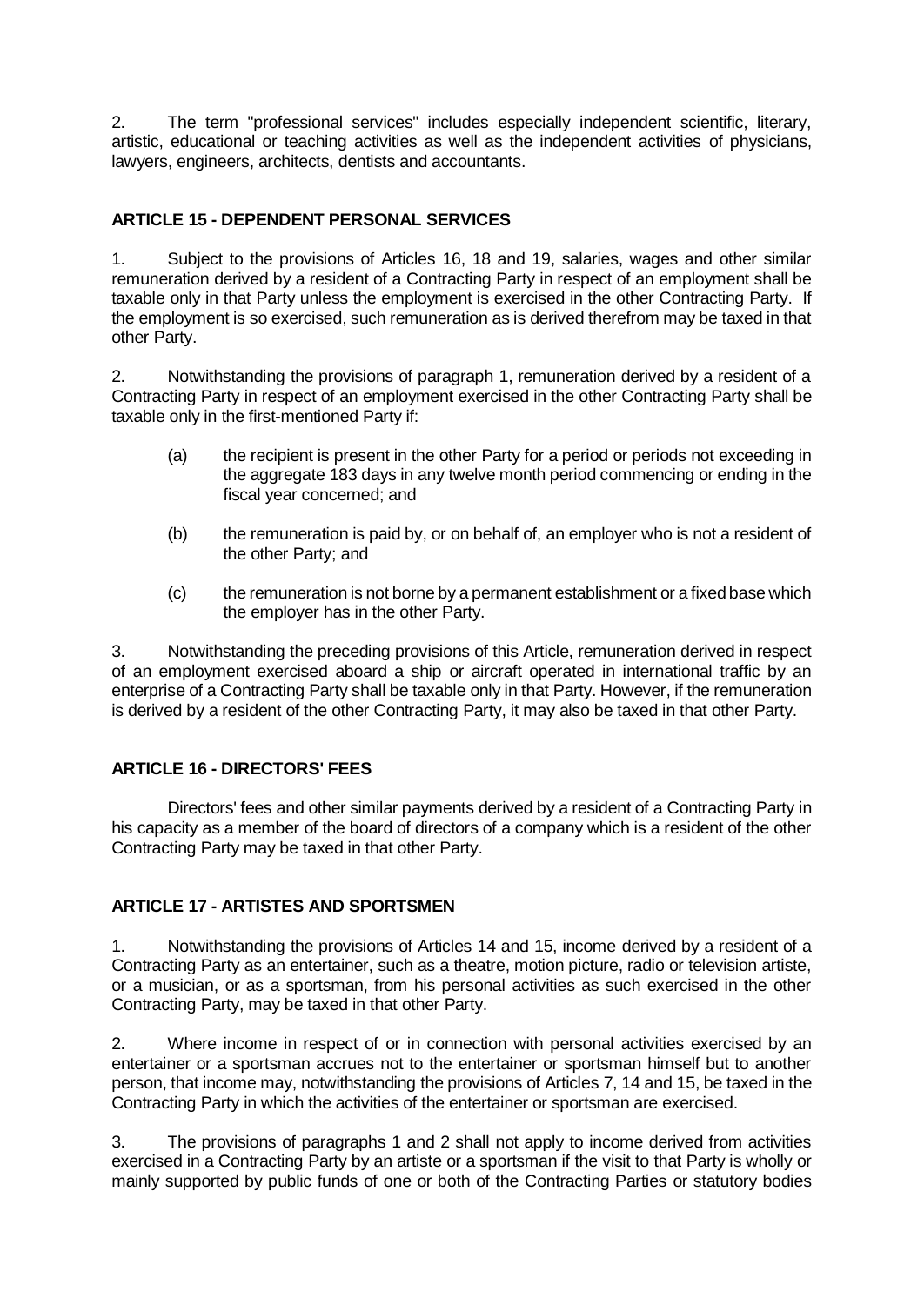thereof. In such case, the income shall be taxable only in the Contracting Party in which the artiste or the sportsman is a resident.

#### **ARTICLE 18 - PENSIONS**

Pensions and other similar remuneration (including lump sum payments) arising in a Contracting Party and paid to a resident of the other Contracting Party in consideration of past employment or self-employment and social security pensions shall be taxable only in the firstmentioned Contracting Party.

#### **ARTICLE 19 - GOVERNMENT SERVICE**

- 1. (a) Salaries, wages and other similar remuneration paid by a Contracting Party or a statutory body thereof to an individual in respect of services rendered to that Party or body shall be taxable only in that Party.
	- (b) However, such salaries, wages and other similar remuneration shall be taxable only in the other Contracting Party if the services are rendered in that Party and the individual is a resident of that Party who:
		- (i) is a national of that Party; or
		- (ii) did not become a resident of that Party solely for the purpose of rendering the services.
- 2. (a) Notwithstanding the provisions of paragraph 1, pensions and other similar remuneration paid by, or out of funds created by, a Contracting Party or a statutory body thereof to an individual in respect of services rendered to that Party or body shall be taxable only in that Party.
	- (b) However, such pensions and other similar remuneration shall be taxable only in the other Contracting Party if the individual is a resident of, and a national of, that Party.

3. The provisions of Articles 15, 16, 17 and 18 shall apply to salaries, wages, pensions, and other similar remuneration in respect of services rendered in connection with a business carried on by a Contracting Party or a statutory body thereof.

# **ARTICLE 20 - STUDENTS**

Payments which a student or business apprentice who is or was immediately before visiting a Contracting Party a resident of the other Contracting Party and who is present in the first-mentioned Party solely for the purpose of his education or training receives for the purpose of his maintenance, education or training shall not be taxed in that Party, provided that such payments arise from sources outside that Party.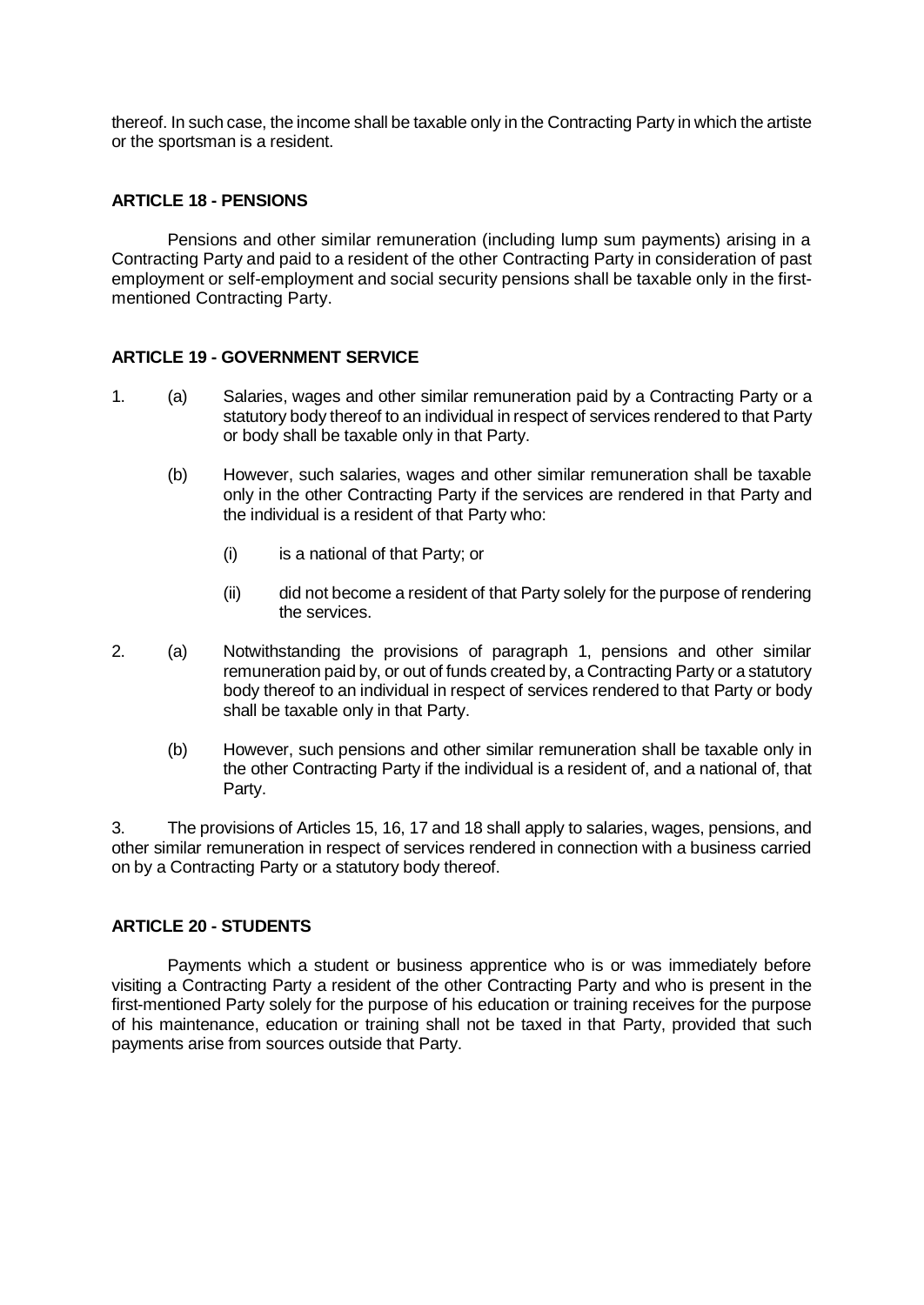## **ARTICLE 21 - OTHER INCOME**

1. Items of income of a resident of a Contracting Party, wherever arising, not dealt with in the foregoing articles of this Agreement shall be taxable only in that Party.

2. The provisions of paragraph 1 shall not apply to income, other than income from immovable property as defined in paragraph 2 of Article 6, if the recipient of such income, being a resident of a Contracting Party, carries on business in the other Contracting Party through a permanent establishment situated therein, or performs in that other Party independent personal services from a fixed base situated therein, and the right or property in respect of which the income is paid is effectively connected with such permanent establishment or fixed base. In such case, the provisions of Article 7 or Article 14, as the case may be, shall apply.

3. Notwithstanding the provisions of paragraphs 1 and 2, items of income of a resident of a Contracting Party not dealt with in the foregoing articles of this Agreement and arising in that other Contracting Party may also be taxed in that other Party.

## **ARTICLE 22 - ELIMINATION OF DOUBLE TAXATION**

1. In Guernsey, double taxation shall be avoided as follows:

Subject to the provisions of the laws of Guernsey regarding the allowance as a credit against Guernsey tax of tax payable in a territory outside Guernsey (which shall not affect the general principle hereof):

- (a) subject to the provisions of sub-paragraph (c), where a resident of Guernsey derives income which, in accordance with the provisions of this Agreement, may be taxed in Singapore, Guernsey shall allow as a deduction from the tax payable in respect of that income, an amount equal to the income tax paid in Singapore;
- (b) such deduction shall not, however, exceed that part of the income tax, as computed before deduction is given, which is attributable to the income which may be taxed in Singapore;
- (c) where a resident of Guernsey derives income which, in accordance with the provisions of the Agreement shall be taxable only in Singapore, Guernsey may include this income in calculating the amount of tax on the remaining income of such resident.
- 2. In Singapore, double taxation shall be avoided as follows:

Where a resident of Singapore derives income from Guernsey which, in accordance with the provisions of this Agreement, may be taxed in Guernsey, Singapore shall, subject to its laws regarding the allowance as a credit against Singapore tax of tax payable in any country other than Singapore, allow the Guernsey tax paid, whether directly or by deduction, as a credit against the Singapore tax payable on the income of that resident. Where such income is a dividend paid by a company which is a resident of Guernsey to a resident of Singapore which is a company owning directly or indirectly not less than 10 per cent of the share capital of the first-mentioned company, the credit shall take into account the Guernsey tax paid by that company on the portion of its profits out of which the dividend is paid.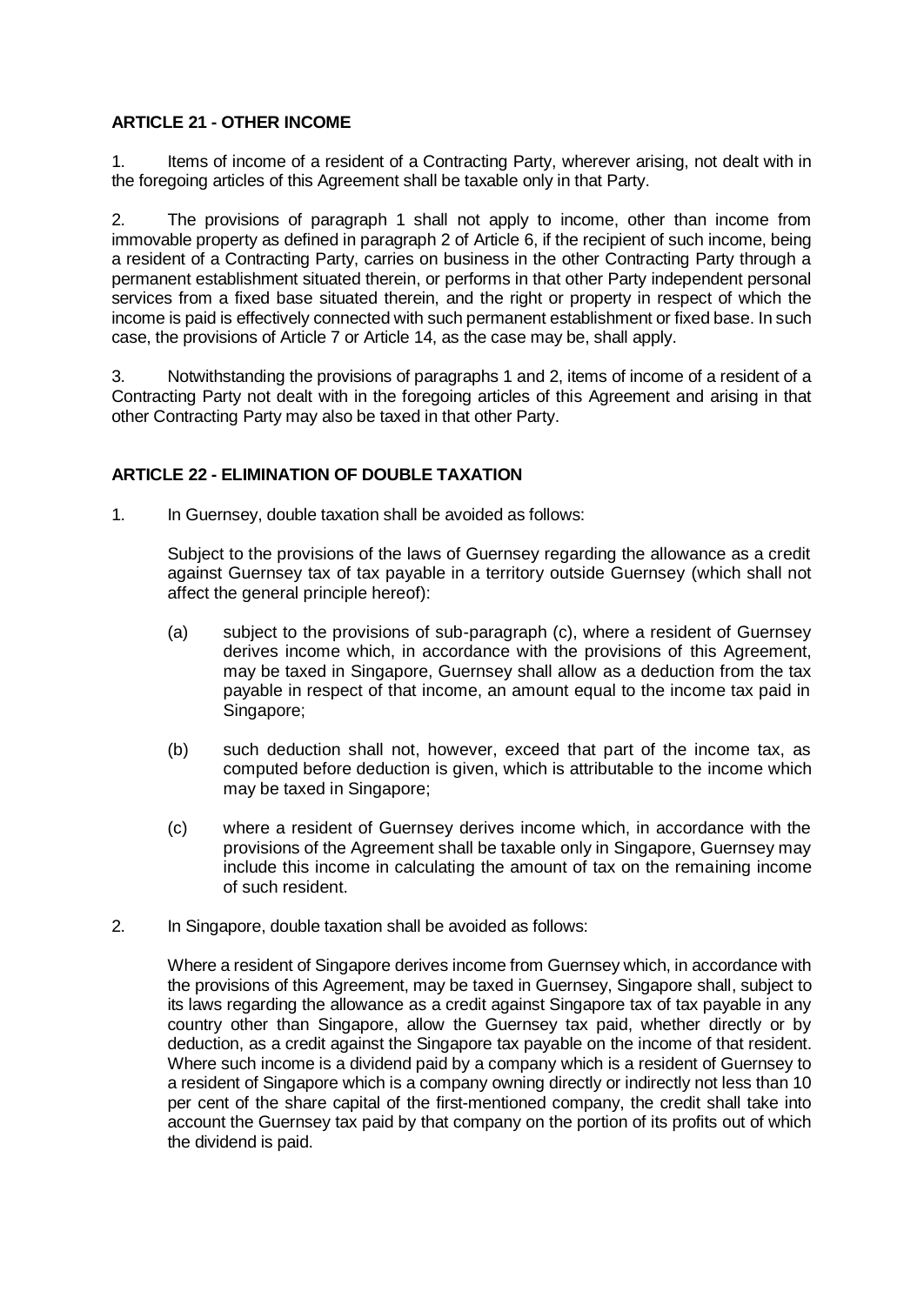# **ARTICLE 23 - NON-DISCRIMINATION**

1. Nationals of a Contracting Party shall not be subjected in the other Contracting Party to any taxation or any requirement connected therewith, which is other or more burdensome than the taxation and connected requirements to which nationals of that other Party in the same circumstances, in particular with respect to residence, are or may be subjected.

2. The taxation on a permanent establishment which an enterprise of a Contracting Party has in the other Contracting Party shall not be less favourably levied in that other Party than the taxation levied on enterprises of that other Party carrying on the same activities.

- 3. Nothing in this Article shall be construed as obliging a Contracting Party to grant to:
	- (a) residents of the other Contracting Party any personal allowances, reliefs and reductions for tax purposes which it grants to its own residents; or
	- (b) nationals of the other Contracting Party those personal allowances, reliefs and reductions for tax purposes which it grants to its own nationals who are not residents of that Party or to such other persons as may be specified in the taxation laws of that Party.

4. Enterprises of a Contracting Party, the capital of which is wholly or partly owned or controlled, directly or indirectly, by one or more residents of the other Contracting Party, shall not be subjected in the first-mentioned Party to any taxation or any requirement connected therewith which is other or more burdensome than the taxation and connected requirements to which other similar enterprises of the first-mentioned Party are or may be subjected.

5. Where a Contracting Party grants tax incentives to its nationals designed to promote economic or social development in accordance with its national policy and criteria, it shall not be construed as discrimination under this Article.

6. The provisions of this Article shall apply to the taxes which are the subject of this Agreement.

# **ARTICLE 24 - MUTUAL AGREEMENT PROCEDURE**

1. Where a person considers that the actions of one or both of the Contracting Parties result or will result for him in taxation not in accordance with the provisions of this Agreement, he may, irrespective of the remedies provided by the domestic law of those Parties, present his case to the competent authority of the Contracting Party of which he is a resident or, if his case comes under paragraph 1 of Article 23, to that of the Contracting Party of which he is a national. The case must be presented within 3 years from the first notification of the action resulting in taxation not in accordance with the provisions of the Agreement.

2. The competent authority shall endeavour, if the objection appears to it to be justified and if it is not itself able to arrive at a satisfactory solution, to resolve the case by mutual agreement with the competent authority of the other Contracting Party, with a view to the avoidance of taxation which is not in accordance with the Agreement. Any agreement reached shall be implemented notwithstanding any time limits in the domestic law of the Contracting Parties.

3. The competent authorities of the Contracting Parties shall endeavour to resolve by mutual agreement any difficulties or doubts arising as to the interpretation or application of the Agreement. They may also consult together for the elimination of double taxation in cases not provided for in the Agreement.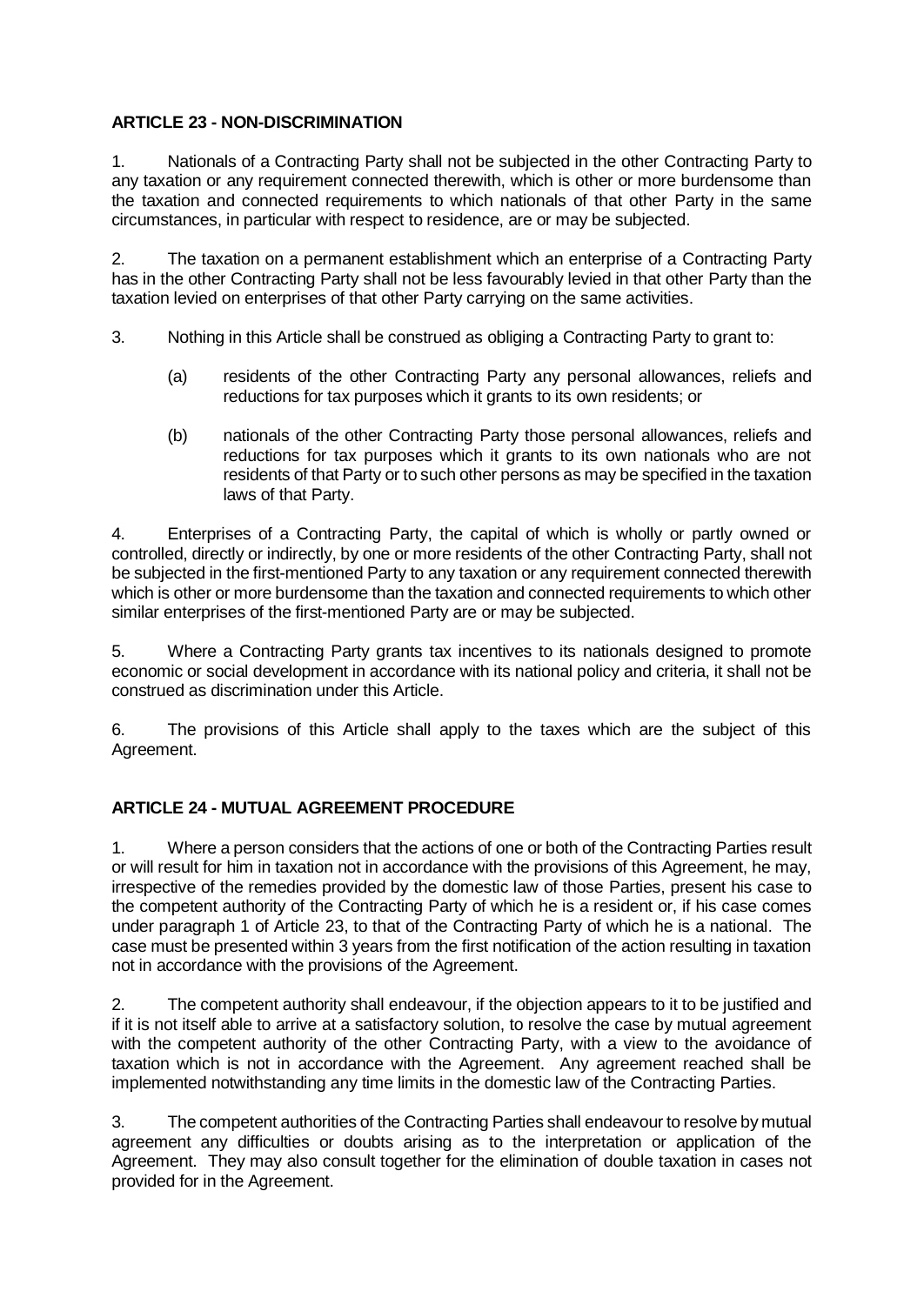4. The competent authorities of the Contracting Parties may communicate with each other directly for the purpose of reaching an agreement in the sense of the preceding paragraphs.

# **ARTICLE 25 - EXCHANGE OF INFORMATION**

1. The competent authorities of the Contracting Parties shall exchange such information as is foreseeably relevant for carrying out the provisions of this Agreement or to the administration or enforcement of the domestic laws concerning taxes of every kind and description imposed on behalf of the Contracting Parties, insofar as the taxation thereunder is not contrary to the Agreement. The exchange of information is not restricted by Articles 1 and 2.

2. Any information received under paragraph 1 by a Contracting Party shall be treated as secret in the same manner as information obtained under the domestic laws of that Party and shall be disclosed only to persons or authorities (including courts and administrative bodies) concerned with the assessment or collection of, the enforcement or prosecution in respect of, the determination of appeals in relation to the taxes referred to in paragraph 1, or the oversight of the above. Such persons or authorities shall use the information only for such purposes. They may disclose the information in public court proceedings or in judicial decisions.

3. In no case shall the provisions of paragraphs 1 and 2 be construed so as to impose on a Contracting Party the obligation:

- (a) to carry out administrative measures at variance with the laws and administrative practice of that or of the other Contracting Party;
- (b) to supply information which is not obtainable under the laws or in the normal course of the administration of that or of the other Contracting Party;
- (c) to supply information which would disclose any trade, business, industrial, commercial or professional secret or trade process, or information the disclosure of which would be contrary to public policy (ordre public).

4. If information is requested by a Contracting Party in accordance with this Article, the other Contracting Party shall use its information gathering measures to obtain the requested information, even though that other Party may not need such information for its own tax purposes. The obligation contained in the preceding sentence is subject to the limitations of paragraph 3 but in no case shall such limitations be construed to permit a Contracting Party to decline to supply information solely because it has no domestic interest in such information.

5. In no case shall the provisions of paragraph 3 be construed to permit a Contracting Party to decline to supply information solely because the information is held by a bank, other financial institution, nominee or person acting in an agency or a fiduciary capacity or because it relates to ownership interests in a person.

## **ARTICLE 26 - MEMBERS OF DIPLOMATIC MISSIONS AND CONSULAR POSTS**

Nothing in this Agreement shall affect the fiscal privileges of members of diplomatic missions or consular posts under the general rules of international law or under the provisions of special agreements.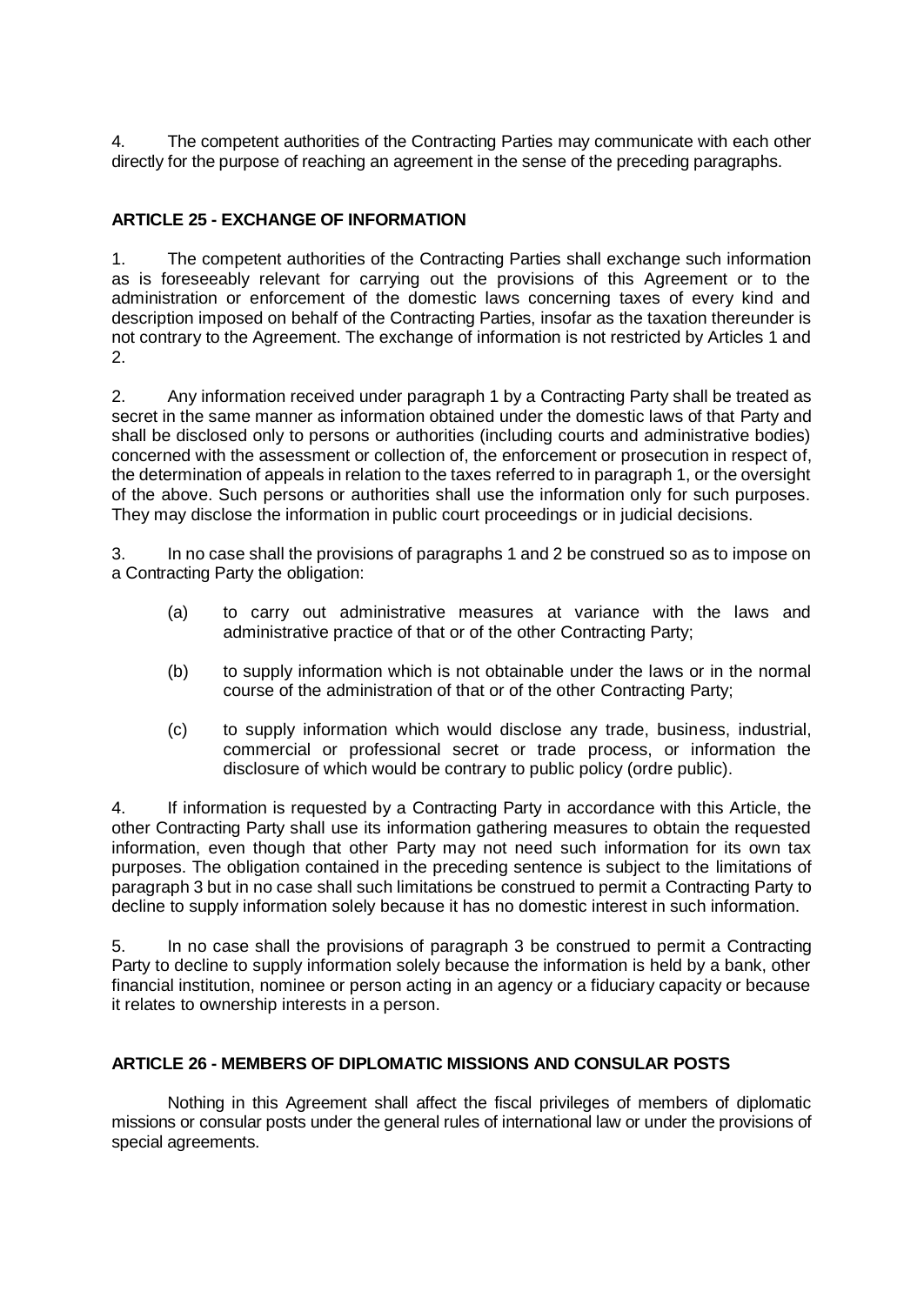# **ARTICLE 27 - ENTRY INTO FORCE**

1. Each of the Contracting Parties shall notify to the other the completion of the procedures required by its law for the bringing into force of this Agreement.

2. The Agreement shall enter into force on the date of the later of these notifications and its provisions shall have effect:

- (a) in Guernsey:
	- (i) in respect of tax chargeable for any tax year beginning on or after 1 January in the calendar year following the year in which the Agreement enters into force; and
	- (ii) in respect of Article 25, for requests made on or after the date of entry into force concerning information for taxes relating to taxable periods beginning on or after 1 January of the calendar year next following the date on which the Agreement enters into force; or where there is no taxable period, for all charges to tax arising on or after 1 January of the calendar year next following the date on which the Agreement enters into force;
- (b) in Singapore:
	- (i) in respect of tax chargeable for any year of assessment beginning on or after 1 January in the second calendar year following the year in which the Agreement enters into force; and
	- (ii) in respect of Article 25, for requests made on or after the date of entry into force concerning information for taxes relating to taxable periods beginning on or after 1 January of the calendar year next following the date on which the Agreement enters into force; or where there is no taxable period, for all charges to tax arising on or after 1 January of the calendar year next following the date on which the Agreement enters into force.

## **ARTICLE 28 - TERMINATION**

This Agreement shall remain in force until terminated by a Contracting Party. Either Contracting Party may terminate the Agreement by giving written notice of termination at least six months before the end of any calendar year after the expiration of a period of five years from the date of its entry into force. In such event, the Agreement shall cease to have effect:

- (a) in Guernsey:
	- (i) in respect of tax chargeable for any tax year beginning on or after 1 January in the calendar year following the year in which such notice is given; and
	- (ii) in all other cases, after the end of that calendar year in which the notice is given;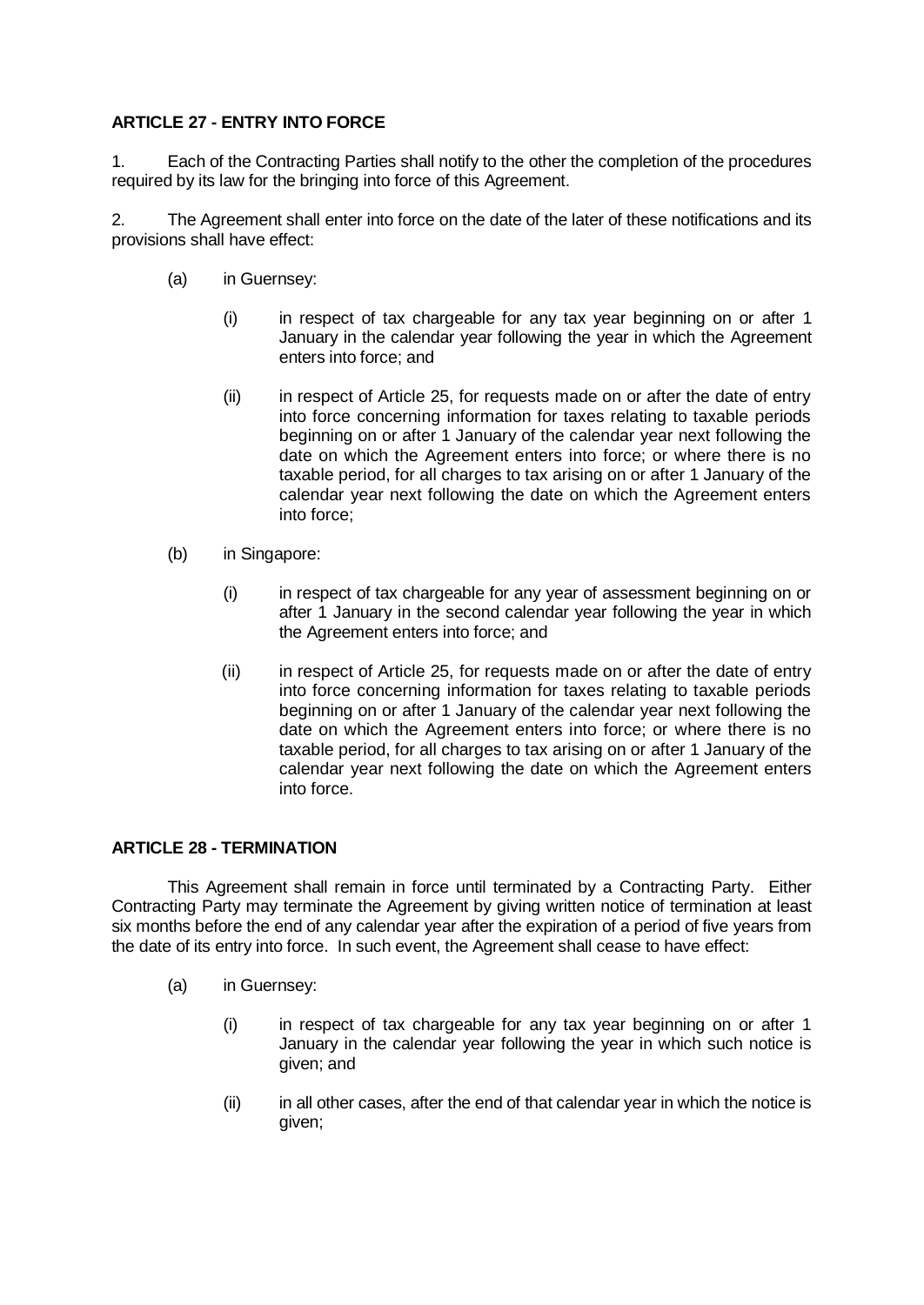- (b) in Singapore:
	- (i) in respect of tax chargeable for any year of assessment beginning on or after 1 January in the second calendar year following the year in which the notice is given; and
	- (ii) in all other cases, after the end of that calendar year in which the notice is given.

IN WITNESS WHEREOF the undersigned, duly authorised thereto, have signed this Agreement.

DONE in duplicate at London on this 6<sup>th</sup> day of February 2013 in the English language.

**For the Republic of Singapore**

**For the States of Guernsey**

HE T Jasudasen High Commissioner of the Republic of Singapore Singapore High Commission in London

Deputy Peter Harwood Chief Minister of Guernsey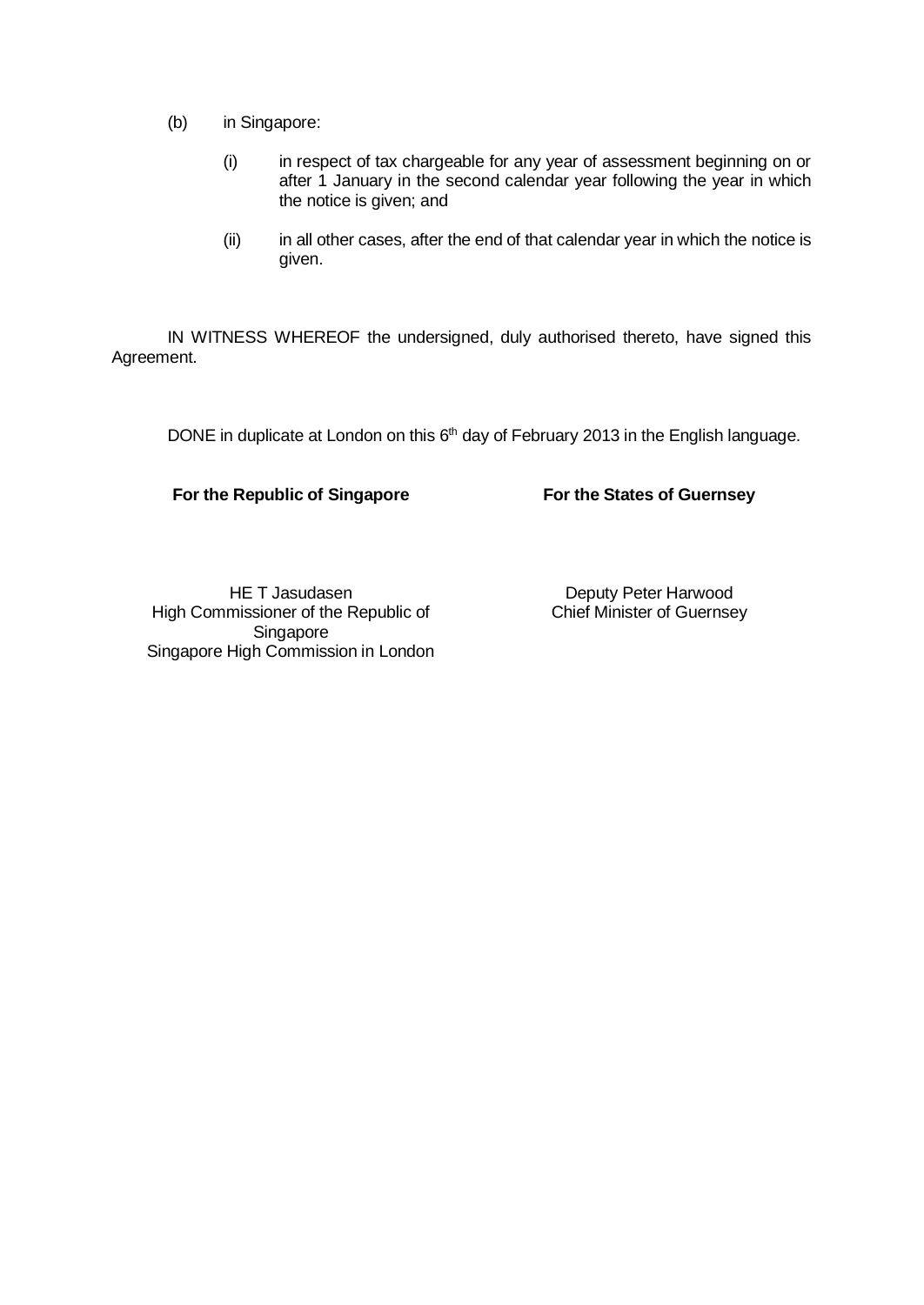# **ANNEX A**

# **Effects of the MLI on this Agreement**

## **1. Deletion and replacement of the Preamble**

The Preamble of this Agreement is deleted and replaced by the following Preamble:

"The Government of the Republic of Singapore and the Government of Guernsey,

Intending to eliminate double taxation with respect to the taxes covered by this Agreement without creating opportunities for non-taxation or reduced taxation through tax evasion or avoidance (including through treaty-shopping arrangements aimed at obtaining reliefs provided in this Agreement for the indirect benefit of residents of third jurisdictions),

Have agreed as follows:".

#### **2. New Article 26A**

The following new Article 26A is inserted immediately after Article 26 (Members of Diplomatic Missions and Consular Posts):

#### **"Article 26A - Prevention of Treaty Abuse**

1. Notwithstanding any provisions of this Agreement, a benefit under this Agreement shall not be granted in respect of an item of income or capital if it is reasonable to conclude, having regard to all relevant facts and circumstances, that obtaining that benefit was one of the principal purposes of any arrangement or transaction that resulted directly or indirectly in that benefit, unless it is established that granting that benefit in these circumstances would be in accordance with the object and purpose of the relevant provisions of this Agreement.

2. Where a benefit under this Agreement is denied to a person under provisions of this Agreement that deny all or part of the benefits that would otherwise be provided under this Agreement where the principal purpose or one of the principal purposes of any arrangement or transaction, or of any person concerned with an arrangement or transaction, was to obtain those benefits, the competent authority of the Contracting State that would otherwise have granted this benefit shall nevertheless treat that person as being entitled to this benefit, or to different benefits with respect to a specific item of income or capital, if such competent authority, upon request from that person and after consideration of the relevant facts and circumstances, determines that such benefits would have been granted to that person in the absence of the transaction or arrangement. The competent authority of the Contracting State to which a request has been made under this paragraph by a resident of the other Contracting State shall consult with the competent authority of that other Contracting State before rejecting the request.".